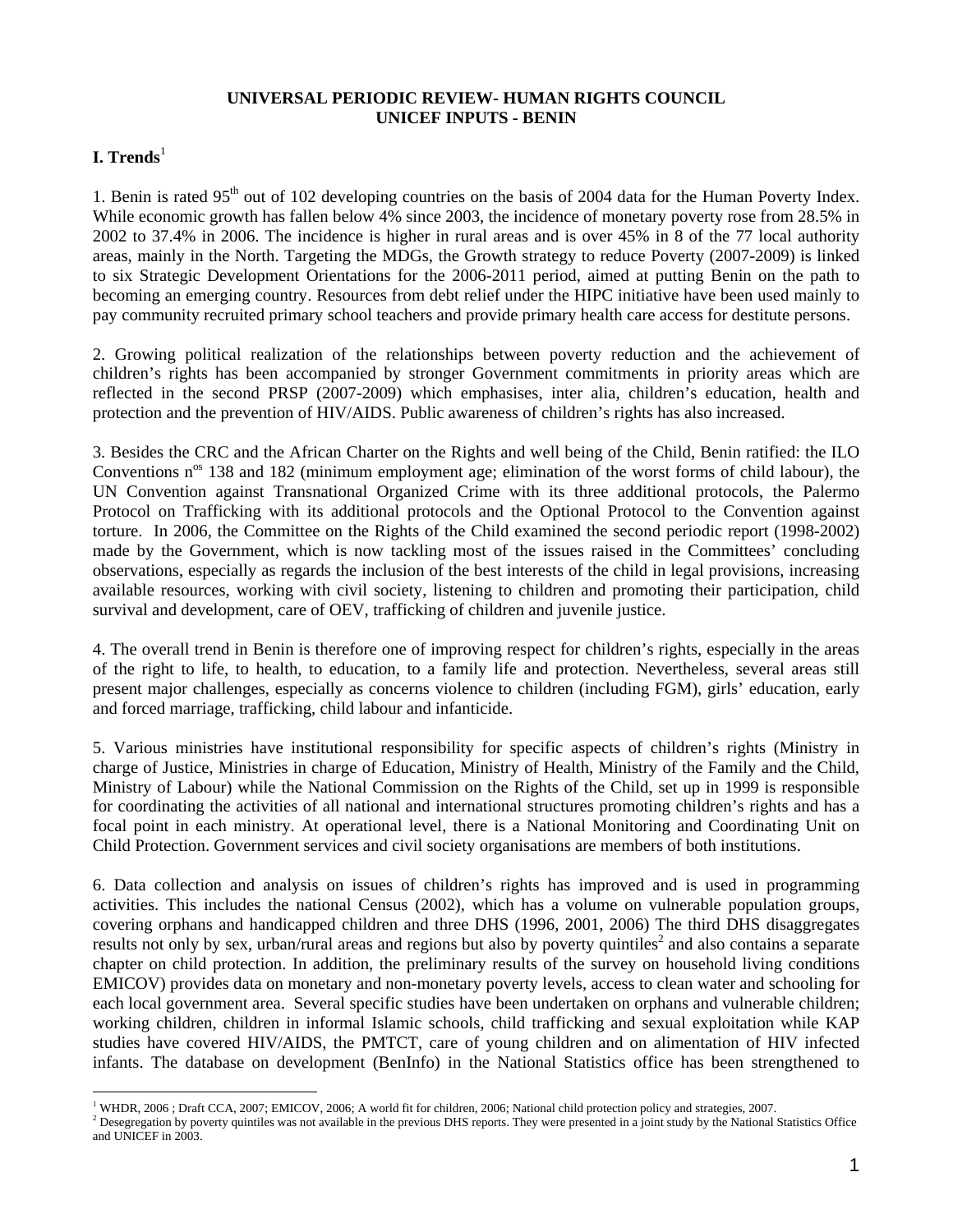monitor progress towards MDGs while the Ministry of the Family and the Child houses the Observatory on Children, Women and the Family as well as a database on child protection (ChildPro) linked to the 6 regional offices.

7. National polices, strategies or plans are being implemented for maternal and neonatal survival, for child protection and for basic education (education for all). In addition, more resources have been mobilized from both national and external sources to strengthen children' rights, especially in the areas of health and education. In operational terms, particular efforts have been made over the last few years to reduce child mortality through targeted activities and by maintaining immunization levels, to increase schooling rates (especially of girls) and improve teaching quality as well as to improve the situation of vulnerable children.

8. Child mortality has dropped from 151‰ in 1991-1996 to 125‰ in 2001-2006 and is on track for achieving the MDG target of 65‰ in 2015. However, the level is higher in rural areas, in the North of the country and among less prosperous households while the neonatal mortality rate (32‰ in 2001-2006) means that a quarter of all under-five deaths occur during the first month of life. Antenatal consultancy rates have risen to 88% and assisted births to 78%, although gaps remain between poorer and more prosperous households and between regions. The maternal mortality rate dropped from 474 (1996) to 397 deaths per 100 000 live births (2006). Complete immunization of children has been kept at the level of over 40% since 1996. Exclusive breastfeeding of children less than 6 months old has increased from 38% in 2001 to 43% in 2006.

9. The proportion of underweight children has dropped from 22.9% to 18.4% over the 2001-2006 period. But chronic malnutrition has increased from 30.7% in 2001 to 43.1% in 2006 and even higher rates are registered among children from the poorest families throughout the country (49.5%) and in the extreme North (63%), on the border with Niger and the southern limits of the Sahel. Out of 77 local authorities, 33 risk food insecurity. Anaemia prevalence has dropped but continues to be a major problem, still affecting 78.1% of children aged 6- 59 months old (82% in 2001) and 61.3% of women of child bearing age.

10. The percentage of households with clean water supply has increased over the past ten years from 56% to 70.6%, well on the way to achieving the MDG target. However, only slow progress has been registered in sanitation and hygiene with 69.5% of households still without a toilet or latrine while only 28% of mothers have adopted adequate hand washing practices. A national campaign to promote hand washing is being prepared.

11. The number of children in primary schools more than doubled in the 10 years from 1996/97 to 2005/06 and gross primary schooling rates increased from 71% to 92% over the same period. Important differences remain in schooling rates between regions and between poor and prosperous households. The gender gap, more apparent in the higher grades, is down from 32 points in 2002-2003 to 13.7 points in 2005-2006 but still remains one of the highest in the region and is a factor impeding the achievement of the MDG, as are the low completion rates (estimated at 41% in 2005/06), mainly due to overcrowded classrooms, poor teaching quality and parents' poverty. In secondary schools, the number of children more than tripled between 1993/94 and 2004/05, but the gender gap is even more important than in primary schools.

12. Through increased government and public awareness, new legislation and capacity building, important efforts have been made to combat child trafficking, provide care for orphans and vulnerable children and introduce alternative measures for children in conflict with the law.

## **II. Recent developments in relation to children's rights (2003 - 2007)<sup>3</sup>**

1. In 2005, Benin ratified the optional protocols to the CRC on the sale of children, child prostitution and child pornography and on children in armed conflict. Agreements to prevent child trafficking were signed with

<sup>1</sup> 3 MFEC., *Protection de l'enfance : politique et stratégies,* 2007; UNICEF Annual Reports 2005, 2006, 2007; MJLDH., *A world fit for Children*, 2006; DHS, 2001, 2006 ; Ten year Development Plan, 2006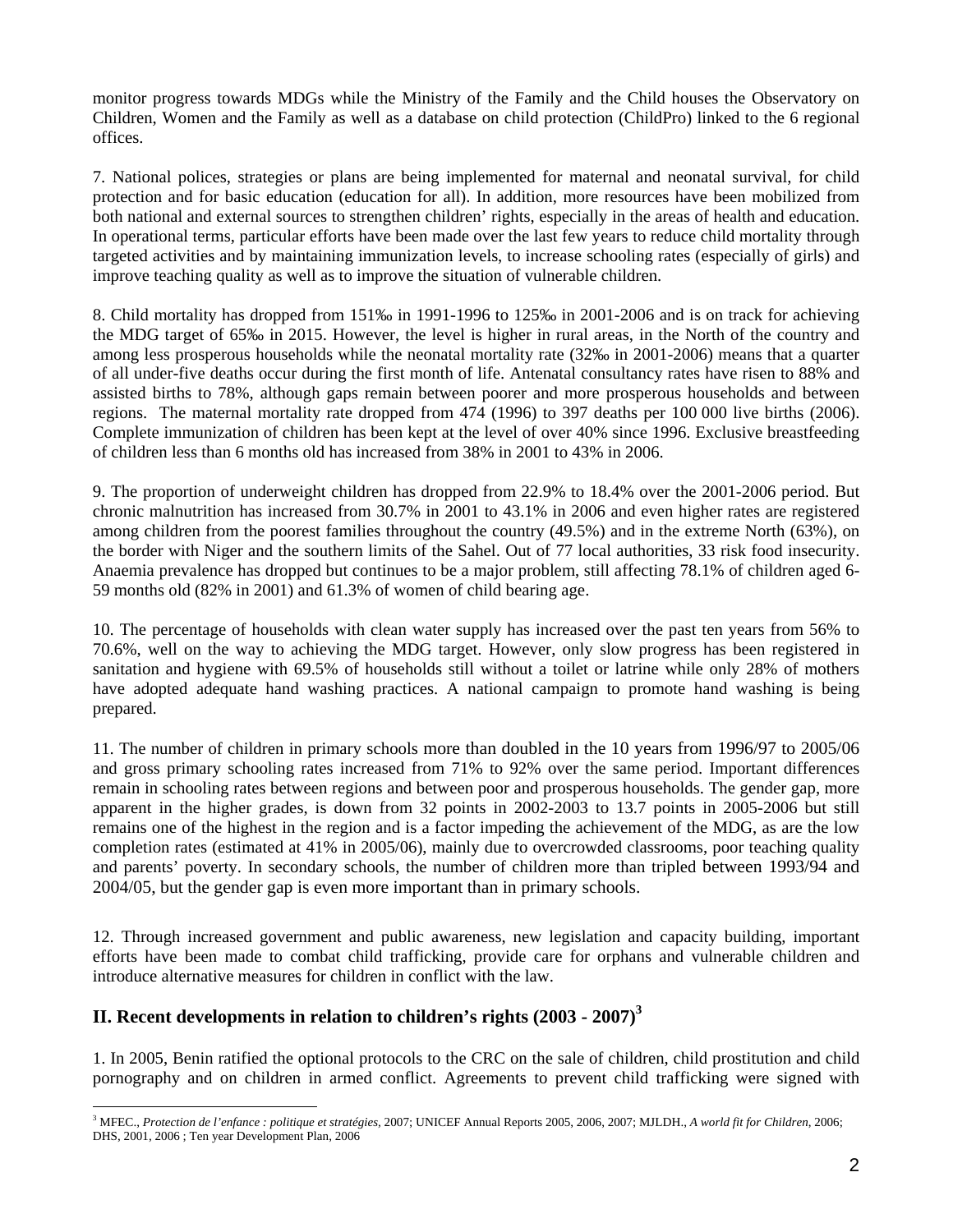Nigeria<sup>4</sup>, 8 ECOWAS countries and all 26 member States of ECOWAS and ECCAS while bilateral agreements are under discussion with Gabon and Togo. New national laws were enacted on the Suppression of Female Genital Mutilations, on Sexual and Reproductive Health and on Prevention and the Care and Control of HIV/AIDS, on the Protection of Children against Sexual Harassment and on Children's' Travel and Suppression of Child Trafficking as well as the Persons and Family Code (which abolished many aspects of customary law). In addition, the first volume of the Children's Code (in press) contains all the laws and administrative texts related to child survival, development and protection while a second volume will contain the proposed legislation which has been submitted for review to Supreme Court, before transmission to parliament. Simplified versions of the CRC and the Persons and Family Code have been published in national languages while both children's and human rights are gradually being introduced into primary school classwork. However, the legislation is not well known by the population as customary law still dominates popular perception and there is also a high illiteracy rate. In collaboration with a parliamentary group for children (Association of MPs' Friends' of Children), the national parliament is now considering a law to institutionalise the children's parliament, which is already registered as a non profit association.

2. A Health sector policy and a National Health Development Plan cover the 2007-2016 period. In December 2006, the President announced the Governments' intention to provide free health care for children under-five and financial scenarios to make this operational have been prepared for Government consideration. Suggestions have been made that care of pregnant women might also be covered.

Exploiting the opportunity created by the high level of antenatal care (88%), the strategy to reduce maternal and neonatal mortality has become a priority and has been strengthened through better equipment in maternity clinics and hospitals as well improvement of the quality of antenatal visits and birth assistance. In line with the proposals of the African Heads of State meeting in Syrte (2005) and a joint WB-WHO-UNICEF-UNFPA mission on maternal, new-born and child survival (march 2007), the Government is promoting low cost packages in this field.

PMTCT procedure has been updated and is now practiced in 46% of public and private maternity clinics as compared to 39% in December 2006 while an extension plan is in discussion with the National Programme to Combat AIDS (PNLS). In addition, paediatric care for 500 infected children was launched with UNICEF support in 2006 and is underway at 5 pilot sites.

The prevalence of major childhood illnesses (malaria, respiratory affections, diarrhoea) has been reduced. No new cases of Guinea worm or polio have been reported in Benin since 2005 or of neonatal tetanus since 2006. Immunisation has been kept at a high level and is coupled with vitamin A distribution and deworming while zinc supplements have been introduced in some Health Districts. 30% of children with diarrhoea were treated with patent or domestic ORS. A national campaign to distribute free impregnated bed nets for all under-five year old children was carried out in late  $2007^5$ , covering more than 98% of the target. Malnutrition remains a major problem and a protocol for both clinical and out patient treatment of acute malnutrition has been drawn up and is being tested in the North of the country most affected by malnutrition. Community based action is being promoted, as with malaria prevention and the care and the management of childhood illnesses.

3. A sector wide, ten year Educational Development Plan (2006-2015), approved in late 2006, was strengthened by the approval of the National Policy on Girls' Education and Training in April 2007, giving an official seal to the national "All Girls in School" campaign. However, the major educational policy decision has been the abolition of all school fees at the start of the 2006/07 school year, leading to an important increase in primary school enrolment in 2007/08. This was accompanied by an increase in the national education budget allocation from 20% to 30% in 2007 and the eligibility of Benin for the Fast Track catalytic fund for \$ 76 million over a 3 year period. All community recruited teachers are now paid by the Government and their retraining programme approved and initiated, relying mainly on in-service training and coaching. Three Teacher Training colleges were reopened and the first batch of 900 teachers qualified in 2006/2007. Over 3 000 new teachers were recruited in 2007/2008 and followed an accelerated training course. At the start of the 2007/08 school year, an

1

<sup>&</sup>lt;sup>4</sup> Cooperation Agreement to Prevent, Suppress and Punish trafficking of Persons with emphasis on Women and Children.<br><sup>5</sup> In 2006, 2006, of under five alort in edeautely impresented hed note on increase from 7.40% in 2001

 $<sup>5</sup>$  In 2006, 20% of under-fives slept in adequately impregnated bed nets, an increase from 7.4% in 2001.</sup>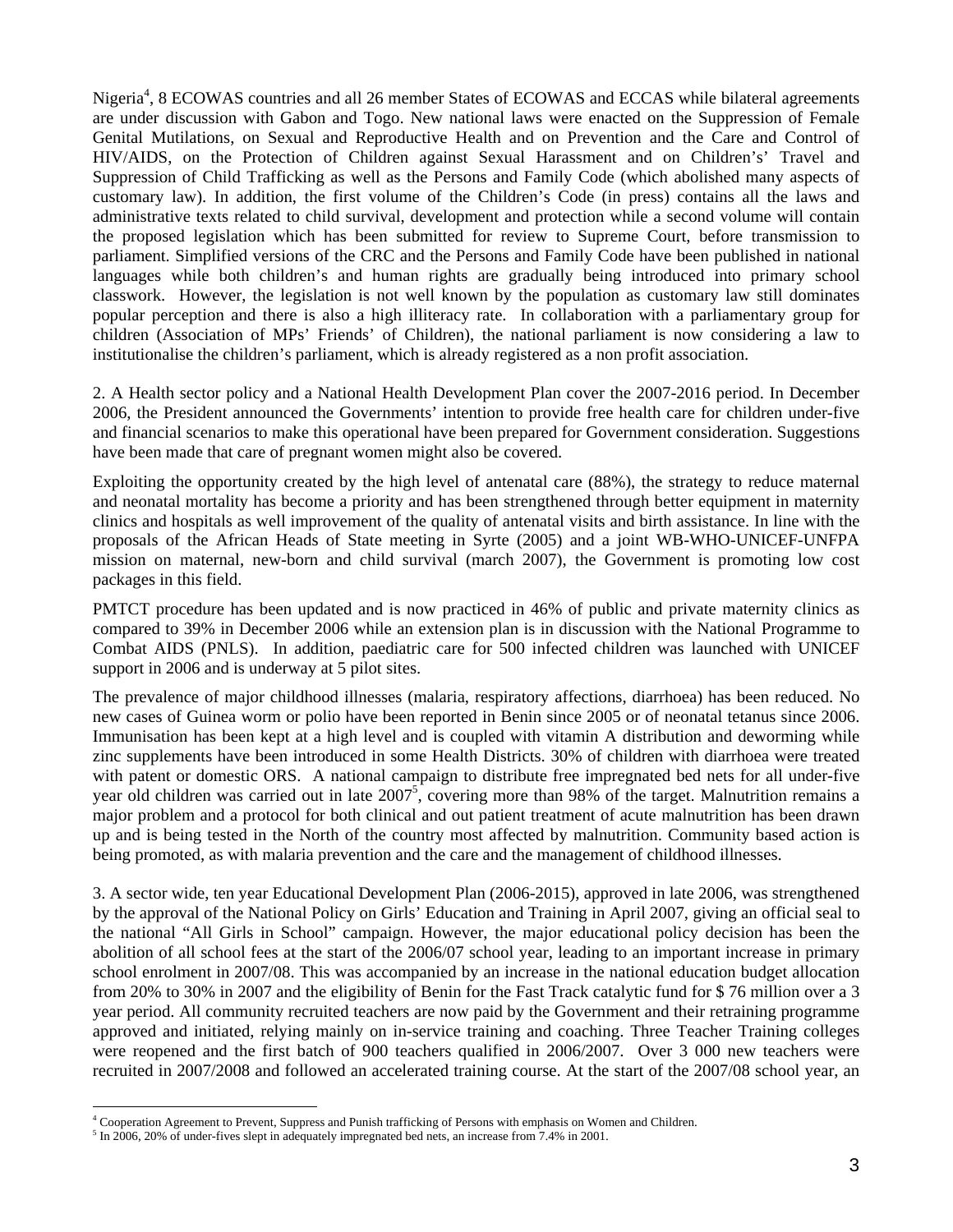emergency programme built 311 classrooms and a programme to build 6 000 more classrooms was launched, including 1 200 in a second emergency programme. A primary education programme has been started for apprentices and in 2006, a feasibility study was undertaken for a 3 year accelerated primary education programme for drop-outs and over age children based on the experience gained from initiatives taken by civil society organisations.

The design of a national strategy to promote integrated development of young children is under way since 2006 and will benefit from the results of a KAP study undertaken in 2007, while several partners are now promoting community based pre-school centres.

4. A national policy and strategy for child protection with a 5 year action plan has been submitted for Government approval, while a strategy on the integration of handicapped persons has also been drawn up. Action plans have been drawn up by the Ministry of the Family and the Child for the care and reinsertion of vulnerable children which aim, *inter alia*, at improving birth registration and reducing child violence, exploitation and FGM, as well as supporting OVC and their families, improving access to social services for handicapped children and improving rehabilitation work.

40% of children's births were still not registered in 2006, with disparities between poor and rich households. Registration costs will be reduced by extending the administrative census (RAVEC) to under fifteens.

A national study on child trafficking is being published which identifies traffic routes and recruitment areas. Guidelines and procedures have been implemented for trafficked children who are received in specialised centres run by civil society organisations. Over 1 400 local committees to combat trafficking have been set up and trained in 26 local authorities, their yearly action plan being followed by the Social Centre in each local authority. The more dynamic committees have taken on the general promotion of child protection, dealing for instance with child violence, forced marriage, etc. A framework for cooperation between actors in the North of Benin has been set up and an integrated strategy and action plan is now being implemented. In addition, the bilateral Benin-Nigeria Committee meets biannually to revise its' joint action plan.

There are also guidelines and procedures for orphans and vulnerable children as well as for children and youths in conflict with the law. Two new centres to for predelinquent youths and children have started preventive outreach activities in the North and the South West areas of the country while alternative measures for children in conflict with the law have been initiated which aim at rehabilitation and community reintegration, although the juvenile ward still exists in most of the prisons.

For OVCs, the new National Strategic Framework (2006-2010) to combat HIV/AIDS/STI includes PMTCT and paediatric care for infected children, care of orphans and vulnerable children and prevention among youths through peer educators, all of which are gradually being generalised. Support to PLWHIV has been developed in partnership between Government services and NGOs as well as a network of PLWHIV in order to identify needs, provide psychosocial support and facilitate community integration. Support for schooling and apprenticeship has also been provided. A framework for local cooperation between actors has been set up in some local authorities through the Ministry of the Family and the Child, which has also set up the Heart of Hope unit to provide support to PLWVIH, which is active at 2 sites. The Ministry also has a support fund for developing local initiatives.

## **III. Summary of UNICEF capacity building and technical assistance programmes<sup>6</sup>**

1. UNICEF's present programme of cooperation with the Government (2004-2008) includes 3 components: Survival, Education and Protection. A community development strategy aims at strengthening local capacities while communication with families, communities and decision makers to promote behavioural change provides support for all three components.

<u>.</u>

<sup>6</sup> GoB-UNICEF., Country Programme management plan, 2003; UNICEF., Annual reports 2005, 2006, 2007.